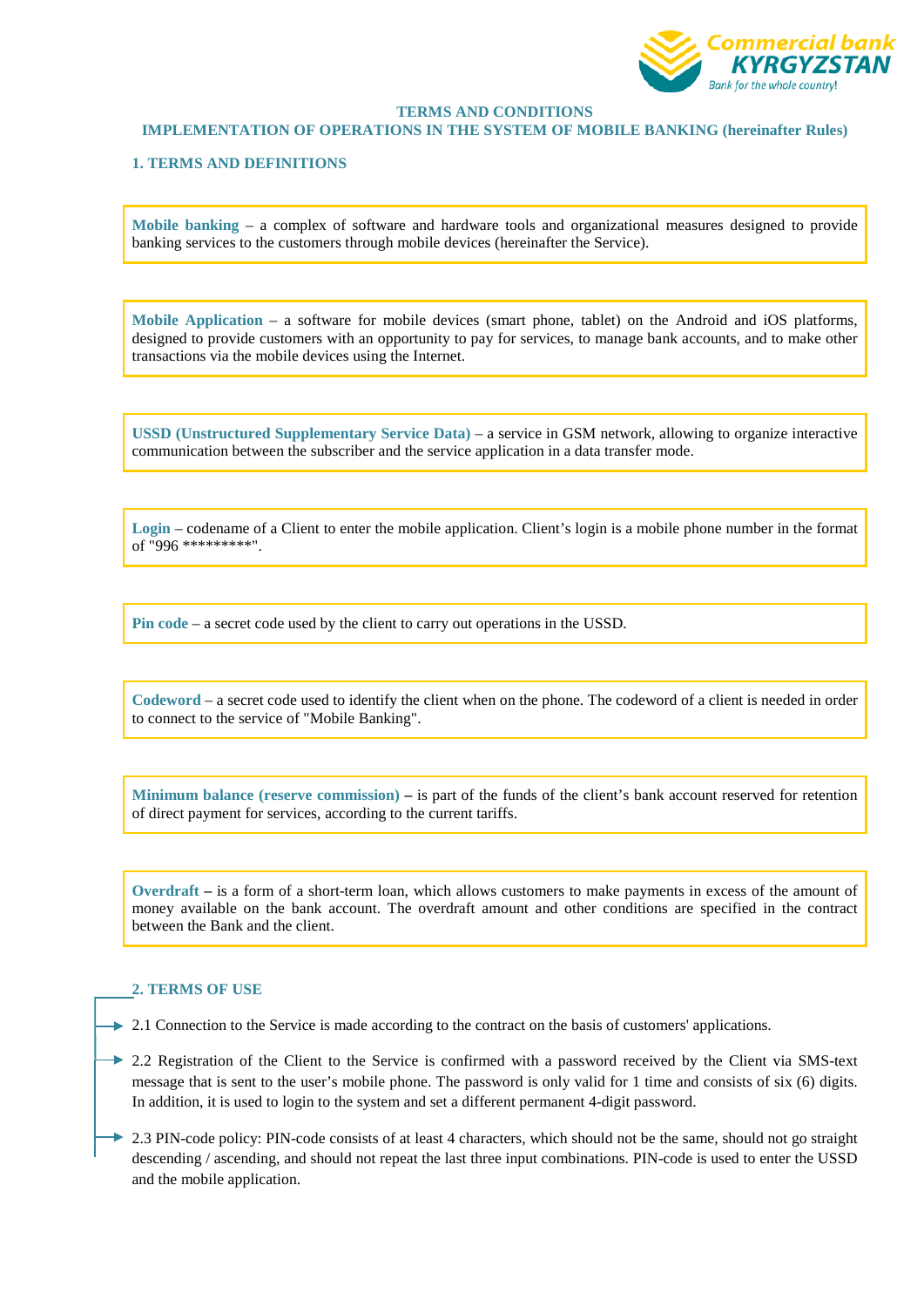- → 2.4 When connecting to the service, a client determines a PIN-code for performing operations in USSD by himself/herself.
- $\rightarrow$  2.5 Orders to the Bank to perform operations with the correct login, password or PIN-code are considered as Customer's orders and implemented by the Bank within the period under concluded contracts with the service providers, but as a rule, not later than one working day following the day of the transaction.
- $\rightarrow$  2.6 Access to the mobile banking is available 24 hours a day (every day without interruption, except for the period of preventive, maintenance and repair work) from a mobile device via USSD or via the mobile application which should be connected to the Internet.
- $\rightarrow$  2.7 Payment operations for various services, management of the accounts opened with the Bank, and other operations are carried out with assistance of USSD-sessions and mobile applications.
- **→** 2.8 In order to use the Mobile Application «CBK mBank», it is necessary to download it from the Market (Google play, App Store), depending on the operating system (Android, iOS - respectively) of the mobile device of the Client.

# **3. SAFETY**

- $\rightarrow$  3.1 PIN-code is strictly confidential information and should be known only to the client. Disclosure of the PIN-code can lead to an unauthorized access to the customer's bank accounts. If there is a suspicion that the PIN-code has become known to third parties, it is necessary to go to the appropriate menu item and change the PIN-code or otherwise contact the Bank.
- $\rightarrow$  3.2 It is recommended not to save login and PIN-code on the mobile device, especially if it does not have additional protection tools (for example, password or digital key).
- $\rightarrow$  3.3 When PIN-code is mistyped three times successively, for safety reasons, the bank account is temporarily blocked until Client's personal appeal to the Bank.
- $\rightarrow$  3.4 In case of loss or theft of mobile phone, the Client should immediately contact the bank by phone: +996 (312) 61-33-33 (day and night), saying codeword to disable an account, or apply in person at the Bank. Oral treatment should be confirmed with customer's written request within three days.
- $\rightarrow$  3.5 To reduce the amount of risk in the circumstances mentioned in § 2.4, CLIENT has the right to set the limits on service transactions.
- → 3.6 For a safe usage of services from a mobile device for general (not personal) purpose, it is recommended to ensure the confidentiality of the data entered via the keyboard and the display, while providing personal information, During the process of shutdown - gracefully exit from the Mobile Banking (by clicking the menu item "Exit").

# **4. LIST OF POSSIBLE TRANSACTIONS USING THE MOBILE BANKING:**

- 4.1 Checking the balance of the Bank account;
- 4.2 Remittances:
	- Between your own accounts;
	- By phone number;
- 4.3 Sending a request for funds from;
- 4.4 Transfer of funds using account details;
- 4.5 Regular payments:
	- Utility bills;
	- Communication services;
	- Other payments;
- 4.6 Payment of fund requests from other users of Mobile Banking
- 4.7 Preparation of statements of accounts;
- 4.8 Viewing of exchange rates;